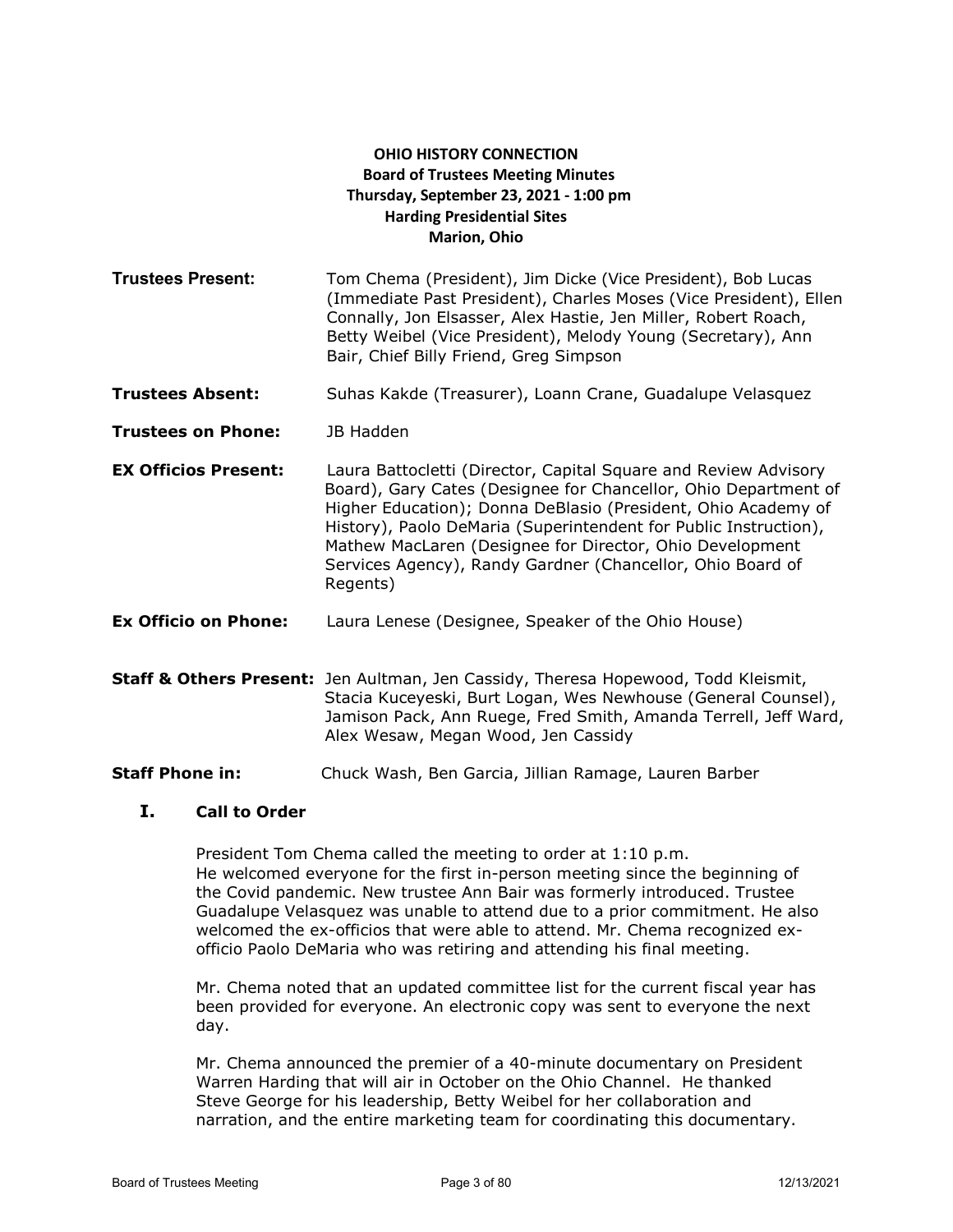# **II. Executive Director's Report**

Executive Director and CEO Burt Logan thanked all of the staff for their monumental efforts to make the Harding Presidential Sites a reality. Tours will be given after the board meeting and formal recognitions will take place during the evening reception, before dinner. All that you will see in the new Visitor Center and the restored home has been the work of our Ohio History Connection staff, with the exception of construction. He also recognized and thanked the staff for the work that continues throughout the organization and across the state, as detailed in the division reports included in the meeting packet.

# **III. Consent Agenda**

Mr. Chema noted that there are two action items: approval of the June 23, 2021 Board of Trustees minutes and approval of changes to several personnel policies which the Executive Committee reviewed and is recommending in its role as the Human Resources Committee. The consent agenda was approved as published.

## **IV. Strategic Plan**

Ann Ruege gave an update on the Making History Together campaign, which includes three strategic priorities: Ohio Village, World Heritage, and Operational Endowment.

Accomplishments to date:

- Campaign structure completed
- Received board approval reshaping of the campaign
- Created targeted list for first meeting
- Raised 1.5 million dollars
- Assigned campaign champions that will be working with
- Hired new donor relations manager, Anthony Gibbs from the Outreach department
- Hired a new administrative assistant, Vanessa Gabrielle.

The new Making History Together video was shared with Trustees following the Board meeting.

A special dinner will be held on December 11 as part of Dickens of a Christmas in the Ohio Village. The purpose of the event will be to build and strengthen relationships for the comprehensive campaign. Please submit by mid-October any recommendations of guests to invite.

#### **PS&L Committee**

Chair Jen Miller reported on the FY24/FY25 capital budget request: \$15 million for ongoing capital needs across the historic site system and at the Ohio History Center; and \$5 million as a one-time request for storage units and shelving to outfit the new collection storage facility. The list of final projects and numbers were the result of extensive input and planning with each historic site and site management partners.

Mr. Chema asked for approval of the capital budget, which was unanimous.